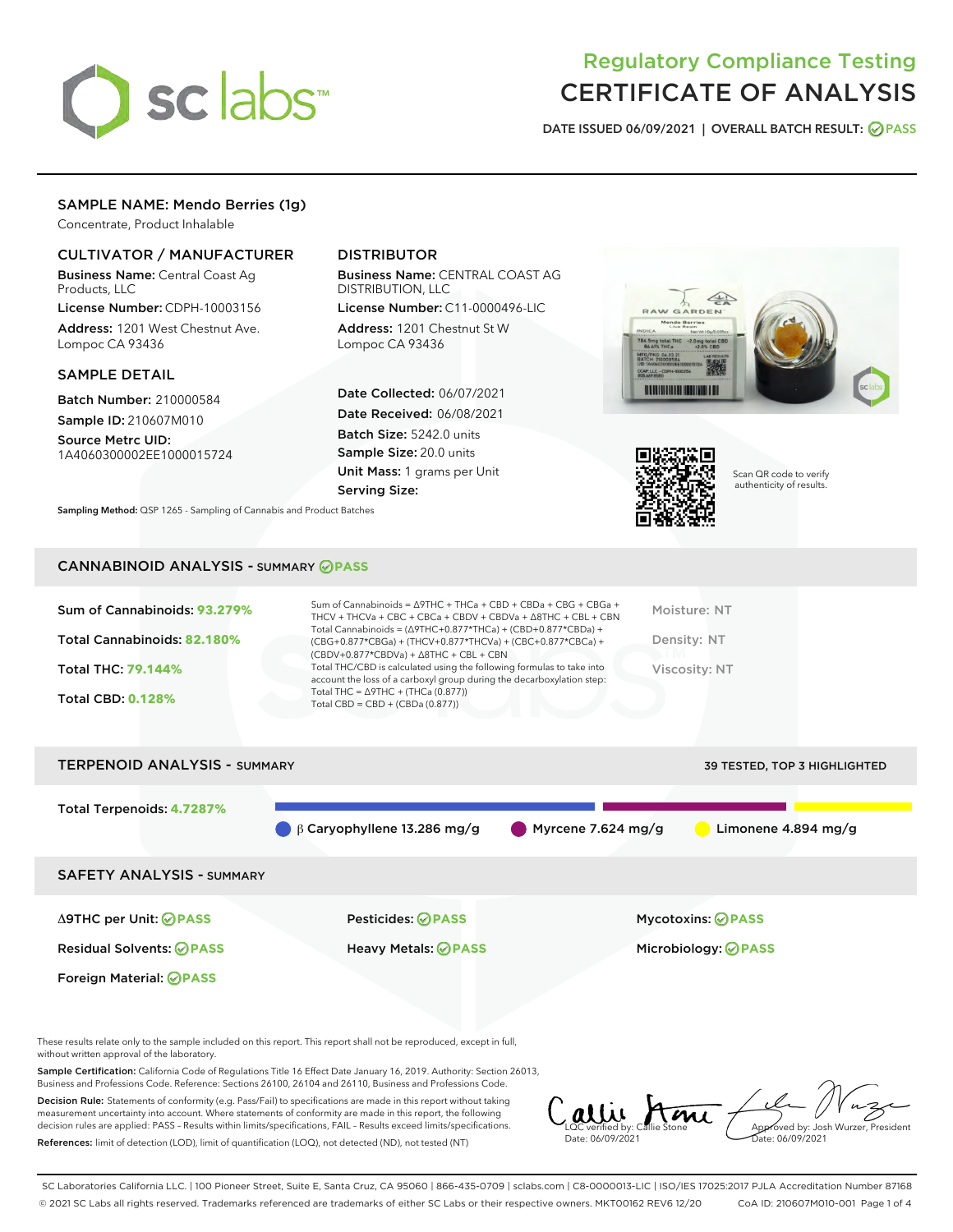



MENDO BERRIES (1G) | DATE ISSUED 06/09/2021 | OVERALL BATCH RESULT: **⊘** PASS

### CANNABINOID TEST RESULTS - 06/09/2021 2 PASS

Tested by high-performance liquid chromatography with diode-array detection (HPLC-DAD). **Method:** QSP 1157 - Analysis of Cannabinoids by HPLC-DAD

TOTAL CANNABINOIDS: **82.180%** Total Cannabinoids (Total THC) + (Total CBD) +

(Total CBG) + (Total THCV) + (Total CBC) + (Total CBDV) + ∆8THC + CBL + CBN

TOTAL THC: **79.144%** Total THC (∆9THC+0.877\*THCa)

TOTAL CBD: **0.128%**

Total CBD (CBD+0.877\*CBDa)

TOTAL CBG: 1.85% Total CBG (CBG+0.877\*CBGa)

TOTAL THCV: 0.332% Total THCV (THCV+0.877\*THCVa)

TOTAL CBC: 0.726% Total CBC (CBC+0.877\*CBCa)

TOTAL CBDV: ND Total CBDV (CBDV+0.877\*CBDVa)

| <b>COMPOUND</b>  | LOD/LOQ<br>(mg/g)          | <b>MEASUREMENT</b><br><b>UNCERTAINTY</b><br>(mg/g) | <b>RESULT</b><br>(mg/g) | <b>RESULT</b><br>(%) |
|------------------|----------------------------|----------------------------------------------------|-------------------------|----------------------|
| <b>THCa</b>      | 0.05/0.14                  | ±22.422                                            | 872.45                  | 87.245               |
| <b>A9THC</b>     | 0.06 / 0.26                | ±0.905                                             | 26.30                   | 2.630                |
| <b>CBGa</b>      | 0.1 / 0.2                  | ±0.88                                              | 16.8                    | 1.68                 |
| <b>CBCa</b>      | 0.07/0.28                  | ±0.371                                             | 7.59                    | 0.759                |
| <b>CBG</b>       | 0.06/0.19                  | ±0.150                                             | 3.80                    | 0.380                |
| <b>THCVa</b>     | 0.07/0.20                  | ±0.181                                             | 3.79                    | 0.379                |
| <b>CBDa</b>      | 0.02/0.19                  | ±0.043                                             | 1.46                    | 0.146                |
| <b>CBC</b>       | 0.2 / 0.5                  | ±0.02                                              | 0.6                     | 0.06                 |
| $\triangle$ 8THC | 0.1/0.4                    | N/A                                                | <b>ND</b>               | <b>ND</b>            |
| <b>THCV</b>      | 0.1/0.2                    | N/A                                                | <b>ND</b>               | <b>ND</b>            |
| <b>CBD</b>       | 0.07/0.29                  | N/A                                                | <b>ND</b>               | <b>ND</b>            |
| <b>CBDV</b>      | 0.04 / 0.15                | N/A                                                | <b>ND</b>               | <b>ND</b>            |
| <b>CBDVa</b>     | 0.03/0.53                  | N/A                                                | <b>ND</b>               | <b>ND</b>            |
| <b>CBL</b>       | 0.06 / 0.24                | N/A                                                | <b>ND</b>               | <b>ND</b>            |
| <b>CBN</b>       | 0.1/0.3                    | N/A                                                | <b>ND</b>               | <b>ND</b>            |
|                  | <b>SUM OF CANNABINOIDS</b> |                                                    | 932.79 mg/g             | 93.279%              |

#### **UNIT MASS: 1 grams per Unit**

| ∆9THC per Unit                        | 1120 per-package limit     | 26.30 mg/unit<br><b>PASS</b> |
|---------------------------------------|----------------------------|------------------------------|
| <b>Total THC per Unit</b>             |                            | 791.44 mg/unit               |
| <b>CBD per Unit</b>                   |                            | <b>ND</b>                    |
| <b>Total CBD per Unit</b>             |                            | $1.28$ mg/unit               |
| Sum of Cannabinoids<br>per Unit       |                            | 932.79 mg/unit               |
| <b>Total Cannabinoids</b><br>per Unit |                            | 821.80 mg/unit               |
| <b>MOISTURE TEST RESULT</b>           | <b>DENSITY TEST RESULT</b> | <b>VISCOSITY TEST RESULT</b> |

Not Tested

Not Tested

Not Tested

#### TERPENOID TEST RESULTS - 06/09/2021

Terpene analysis utilizing gas chromatography-flame ionization detection (GC-FID). **Method:** QSP 1192 - Analysis of Terpenoids by GC-FID

| <b>COMPOUND</b>         | LOD/LOQ<br>(mg/g) | <b>MEASUREMENT</b><br><b>UNCERTAINTY</b><br>(mg/g) | <b>RESULT</b><br>(mg/g)                         | <b>RESULT</b><br>(%) |
|-------------------------|-------------------|----------------------------------------------------|-------------------------------------------------|----------------------|
| $\beta$ Caryophyllene   | 0.004 / 0.012     | ±0.4730                                            | 13.286                                          | 1.3286               |
| <b>Myrcene</b>          | 0.008 / 0.025     | ±0.0983                                            | 7.624                                           | 0.7624               |
| Limonene                | 0.005 / 0.016     | ±0.0700                                            | 4.894                                           | 0.4894               |
| $\alpha$ Humulene       | 0.009 / 0.029     | ±0.1347                                            | 4.197                                           | 0.4197               |
| $\alpha$ Bisabolol      | 0.008 / 0.026     | ±0.1733                                            | 3.246                                           | 0.3246               |
| Ocimene                 | 0.011/0.038       | ±0.0799                                            | 2.488                                           | 0.2488               |
| Linalool                | 0.009 / 0.032     | ±0.0796                                            | 2.096                                           | 0.2096               |
| trans-ß-Farnesene       | 0.008 / 0.025     | ±0.0444                                            | 1.250                                           | 0.1250               |
| Terpineol               | 0.016 / 0.055     | ±0.0713                                            | 1.161                                           | 0.1161               |
| $\alpha$ Pinene         | 0.005 / 0.017     | ±0.0085                                            | 0.984                                           | 0.0984               |
| Terpinolene             | 0.008 / 0.026     | ±0.0200                                            | 0.977                                           | 0.0977               |
| Nerolidol               | 0.009 / 0.028     | ±0.0558                                            | 0.887                                           | 0.0887               |
| Guaiol                  | 0.009 / 0.030     | ±0.0419                                            | 0.887                                           | 0.0887               |
| $\beta$ Pinene          | 0.004 / 0.014     | ±0.0096                                            | 0.833                                           | 0.0833               |
| Fenchol                 | 0.010 / 0.034     | ±0.0313                                            | 0.810                                           | 0.0810               |
| Caryophyllene<br>Oxide  | 0.010 / 0.033     | ±0.0299                                            | 0.649                                           | 0.0649               |
| <b>Borneol</b>          | 0.005 / 0.016     | ±0.0100                                            | 0.237                                           | 0.0237               |
| Citronellol             | 0.003 / 0.010     | ±0.0111                                            | 0.228                                           | 0.0228               |
| Valencene               | 0.009 / 0.030     | ±0.0090                                            | 0.130                                           | 0.0130               |
| Fenchone                | 0.009 / 0.028     | ±0.0038                                            | 0.129                                           | 0.0129               |
| $\alpha$ Cedrene        | 0.005 / 0.016     | ±0.0029                                            | 0.096                                           | 0.0096               |
| Camphene                | 0.005 / 0.015     | ±0.0007                                            | 0.062                                           | 0.0062               |
| Sabinene Hydrate        | 0.006 / 0.022     | ±0.0016                                            | 0.041                                           | 0.0041               |
| $\gamma$ Terpinene      | 0.006 / 0.018     | ±0.0005                                            | 0.029                                           | 0.0029               |
| Nerol                   | 0.003 / 0.011     | ±0.0012                                            | 0.026                                           | 0.0026               |
| $\alpha$ Terpinene      | 0.005 / 0.017     | ±0.0003                                            | 0.020                                           | 0.0020               |
| Eucalyptol              | 0.006 / 0.018     | ±0.0005                                            | 0.020                                           | 0.0020               |
| $\alpha$ Phellandrene   | 0.006 / 0.020     | N/A                                                | <loq< th=""><th><loq< th=""></loq<></th></loq<> | <loq< th=""></loq<>  |
| 3 Carene                | 0.005 / 0.018     | N/A                                                | <loq< th=""><th><loq< th=""></loq<></th></loq<> | <loq< th=""></loq<>  |
| Sabinene                | 0.004 / 0.014     | N/A                                                | <b>ND</b>                                       | ND                   |
| p-Cymene                | 0.005 / 0.016     | N/A                                                | ND                                              | ND                   |
| (-)-Isopulegol          | 0.005 / 0.016     | N/A                                                | ND                                              | ND                   |
| Camphor                 | 0.006 / 0.019     | N/A                                                | ND                                              | ND                   |
| Isoborneol              | 0.004 / 0.012     | N/A                                                | ND                                              | ND                   |
| Menthol                 | 0.008 / 0.025     | N/A                                                | ND                                              | ND                   |
| $R-(+)$ -Pulegone       | 0.003 / 0.011     | N/A                                                | <b>ND</b>                                       | ND                   |
| Geraniol                | 0.002 / 0.007     | N/A                                                | ND                                              | ND                   |
| <b>Geranyl Acetate</b>  | 0.004 / 0.014     | N/A                                                | ND                                              | ND                   |
| Cedrol                  | 0.008 / 0.027     | N/A                                                | ND                                              | ND                   |
| <b>TOTAL TERPENOIDS</b> |                   |                                                    | 47.287 mg/g                                     | 4.7287%              |

SC Laboratories California LLC. | 100 Pioneer Street, Suite E, Santa Cruz, CA 95060 | 866-435-0709 | sclabs.com | C8-0000013-LIC | ISO/IES 17025:2017 PJLA Accreditation Number 87168 © 2021 SC Labs all rights reserved. Trademarks referenced are trademarks of either SC Labs or their respective owners. MKT00162 REV6 12/20 CoA ID: 210607M010-001 Page 2 of 4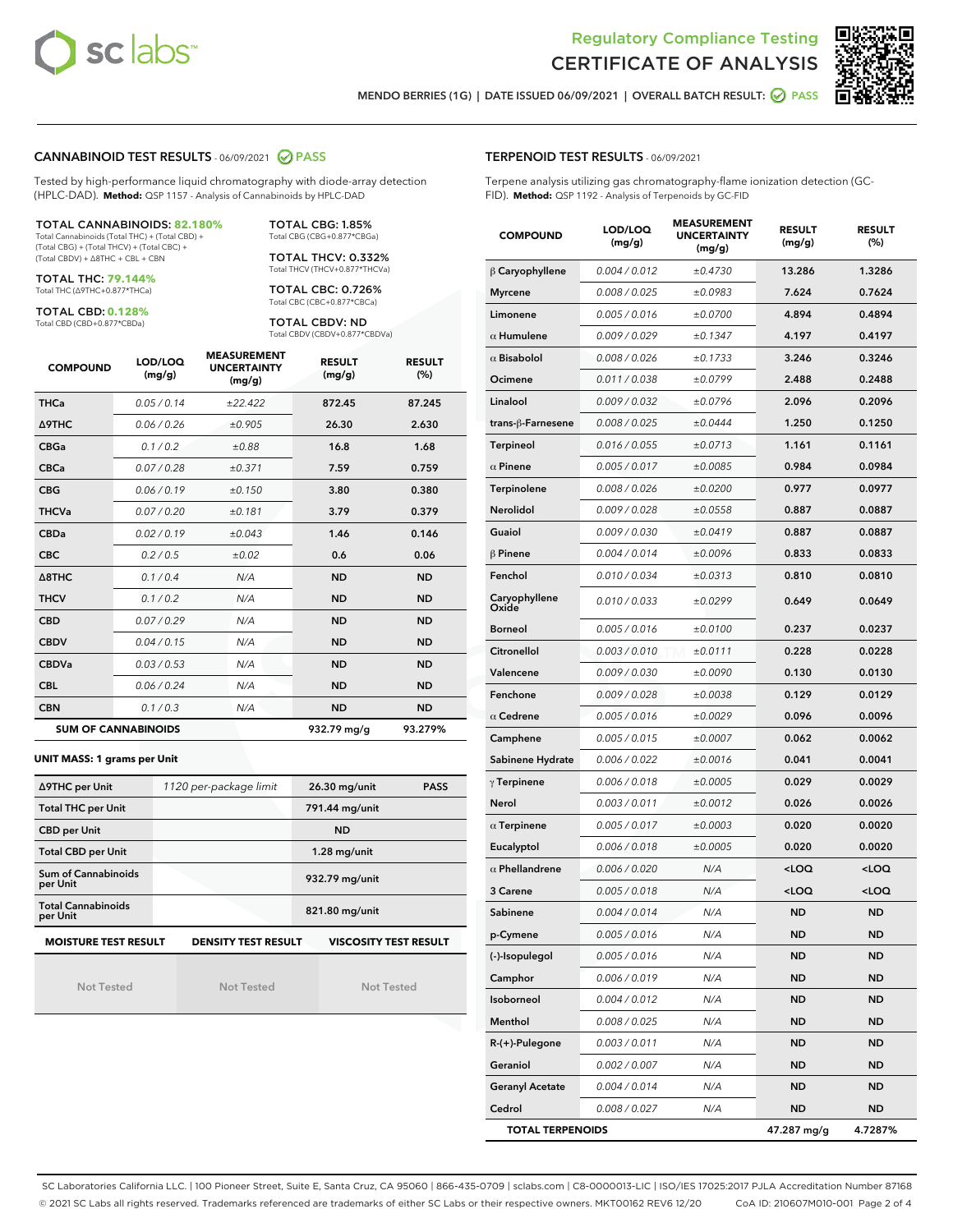



MENDO BERRIES (1G) | DATE ISSUED 06/09/2021 | OVERALL BATCH RESULT: ● PASS

# CATEGORY 1 PESTICIDE TEST RESULTS - 06/09/2021 2 PASS

Pesticide and plant growth regulator analysis utilizing high-performance liquid chromatography-mass spectrometry (HPLC-MS) or gas chromatography-mass spectrometry (GC-MS). \*GC-MS utilized where indicated. **Method:** QSP 1212 - Analysis of Pesticides and Mycotoxins by LC-MS or QSP 1213 - Analysis of Pesticides by GC-MS

| <b>COMPOUND</b>             | LOD/LOQ<br>$(\mu g/g)$ | <b>ACTION</b><br>LIMIT<br>$(\mu g/g)$ | <b>MEASUREMENT</b><br><b>UNCERTAINTY</b><br>$(\mu g/g)$ | <b>RESULT</b><br>$(\mu g/g)$ | <b>RESULT</b> |
|-----------------------------|------------------------|---------------------------------------|---------------------------------------------------------|------------------------------|---------------|
| Aldicarb                    | 0.03 / 0.08            | $\geq$ LOD                            | N/A                                                     | <b>ND</b>                    | <b>PASS</b>   |
| Carbofuran                  | 0.02 / 0.05            | $>$ LOD                               | N/A                                                     | <b>ND</b>                    | <b>PASS</b>   |
| Chlordane*                  | 0.03 / 0.08            | ≥ LOD                                 | N/A                                                     | <b>ND</b>                    | <b>PASS</b>   |
| Chlorfenapyr*               | 0.03/0.10              | ≥ LOD                                 | N/A                                                     | <b>ND</b>                    | <b>PASS</b>   |
| Chlorpyrifos                | 0.02 / 0.06            | $\geq$ LOD                            | N/A                                                     | <b>ND</b>                    | <b>PASS</b>   |
| Coumaphos                   | 0.02 / 0.07            | ≥ LOD                                 | N/A                                                     | <b>ND</b>                    | <b>PASS</b>   |
| Daminozide                  | 0.02 / 0.07            | $\geq$ LOD                            | N/A                                                     | <b>ND</b>                    | <b>PASS</b>   |
| <b>DDVP</b><br>(Dichlorvos) | 0.03/0.09              | $\geq$ LOD                            | N/A                                                     | <b>ND</b>                    | <b>PASS</b>   |
| Dimethoate                  | 0.03 / 0.08            | $\ge$ LOD                             | N/A                                                     | <b>ND</b>                    | <b>PASS</b>   |
| Ethoprop(hos)               | 0.03/0.10              | $>$ LOD                               | N/A                                                     | <b>ND</b>                    | <b>PASS</b>   |
| Etofenprox                  | 0.02 / 0.06            | $>$ LOD                               | N/A                                                     | <b>ND</b>                    | <b>PASS</b>   |
| Fenoxycarb                  | 0.03 / 0.08            | $\geq$ LOD                            | N/A                                                     | <b>ND</b>                    | <b>PASS</b>   |
| Fipronil                    | 0.03/0.08              | $\geq$ LOD                            | N/A                                                     | <b>ND</b>                    | <b>PASS</b>   |
| Imazalil                    | 0.02 / 0.06            | $\geq$ LOD                            | N/A                                                     | <b>ND</b>                    | <b>PASS</b>   |
| <b>Methiocarb</b>           | 0.02 / 0.07            | ≥ LOD                                 | N/A                                                     | <b>ND</b>                    | <b>PASS</b>   |
| Methyl<br>parathion         | 0.03/0.10              | $\geq$ LOD                            | N/A                                                     | <b>ND</b>                    | <b>PASS</b>   |
| <b>Mevinphos</b>            | 0.03/0.09              | $\geq$ LOD                            | N/A                                                     | <b>ND</b>                    | <b>PASS</b>   |
| Paclobutrazol               | 0.02 / 0.05            | $\geq$ LOD                            | N/A                                                     | <b>ND</b>                    | <b>PASS</b>   |
| Propoxur                    | 0.03/0.09              | ≥ LOD                                 | N/A                                                     | <b>ND</b>                    | <b>PASS</b>   |
| Spiroxamine                 | 0.03 / 0.08            | $\ge$ LOD                             | N/A                                                     | <b>ND</b>                    | <b>PASS</b>   |
| <b>Thiacloprid</b>          | 0.03/0.10              | $\geq$ LOD                            | N/A                                                     | <b>ND</b>                    | <b>PASS</b>   |
|                             |                        |                                       |                                                         |                              |               |

# CATEGORY 2 PESTICIDE TEST RESULTS - 06/09/2021 @ PASS

| <b>COMPOUND</b>          | LOD/LOO<br>$(\mu g/g)$ | <b>ACTION</b><br><b>LIMIT</b><br>$(\mu g/g)$ | <b>MEASUREMENT</b><br><b>UNCERTAINTY</b><br>$(\mu g/g)$ | <b>RESULT</b><br>$(\mu g/g)$ | <b>RESULT</b> |
|--------------------------|------------------------|----------------------------------------------|---------------------------------------------------------|------------------------------|---------------|
| Abamectin                | 0.03/0.10              | 0.1                                          | N/A                                                     | <b>ND</b>                    | <b>PASS</b>   |
| Acephate                 | 0.02/0.07              | 0.1                                          | N/A                                                     | <b>ND</b>                    | <b>PASS</b>   |
| Acequinocyl              | 0.02/0.07              | 0.1                                          | N/A                                                     | <b>ND</b>                    | <b>PASS</b>   |
| Acetamiprid              | 0.02/0.05              | 0.1                                          | N/A                                                     | <b>ND</b>                    | <b>PASS</b>   |
| Azoxystrobin             | 0.02/0.07              | 0.1                                          | N/A                                                     | <b>ND</b>                    | <b>PASS</b>   |
| <b>Bifenazate</b>        | 0.01/0.04              | 0.1                                          | N/A                                                     | <b>ND</b>                    | <b>PASS</b>   |
| <b>Bifenthrin</b>        | 0.02/0.05              | 3                                            | N/A                                                     | <b>ND</b>                    | <b>PASS</b>   |
| <b>Boscalid</b>          | 0.03/0.09              | 0.1                                          | N/A                                                     | <b>ND</b>                    | <b>PASS</b>   |
| Captan                   | 0.19/0.57              | 0.7                                          | N/A                                                     | <b>ND</b>                    | <b>PASS</b>   |
| Carbaryl                 | 0.02/0.06              | 0.5                                          | N/A                                                     | <b>ND</b>                    | <b>PASS</b>   |
| Chlorantranilip-<br>role | 0.04/0.12              | 10                                           | N/A                                                     | <b>ND</b>                    | <b>PASS</b>   |
| Clofentezine             | 0.03/0.09              | 0.1                                          | N/A                                                     | <b>ND</b>                    | <b>PASS</b>   |

# CATEGORY 2 PESTICIDE TEST RESULTS - 06/09/2021 continued

| <b>COMPOUND</b>               | LOD/LOQ<br>$(\mu g/g)$ | <b>ACTION</b><br>LIMIT<br>(µg/g) | <b>MEASUREMENT</b><br><b>UNCERTAINTY</b><br>(µg/g) | <b>RESULT</b><br>$(\mu g/g)$ | <b>RESULT</b> |
|-------------------------------|------------------------|----------------------------------|----------------------------------------------------|------------------------------|---------------|
| Cyfluthrin                    | 0.12 / 0.38            | $\overline{2}$                   | N/A                                                | <b>ND</b>                    | <b>PASS</b>   |
| Cypermethrin                  | 0.11/0.32              | 1                                | N/A                                                | <b>ND</b>                    | <b>PASS</b>   |
| Diazinon                      | 0.02 / 0.05            | 0.1                              | N/A                                                | <b>ND</b>                    | <b>PASS</b>   |
| Dimethomorph                  | 0.03 / 0.09            | $\overline{2}$                   | N/A                                                | <b>ND</b>                    | <b>PASS</b>   |
| Etoxazole                     | 0.02 / 0.06            | 0.1                              | N/A                                                | <b>ND</b>                    | <b>PASS</b>   |
| Fenhexamid                    | 0.03 / 0.09            | 0.1                              | N/A                                                | <b>ND</b>                    | <b>PASS</b>   |
| Fenpyroximate                 | 0.02 / 0.06            | 0.1                              | N/A                                                | <b>ND</b>                    | <b>PASS</b>   |
| Flonicamid                    | 0.03 / 0.10            | 0.1                              | N/A                                                | <b>ND</b>                    | <b>PASS</b>   |
| Fludioxonil                   | 0.03 / 0.10            | 0.1                              | N/A                                                | <b>ND</b>                    | <b>PASS</b>   |
| Hexythiazox                   | 0.02 / 0.07            | 0.1                              | N/A                                                | <b>ND</b>                    | <b>PASS</b>   |
| Imidacloprid                  | 0.04 / 0.11            | 5                                | N/A                                                | <b>ND</b>                    | <b>PASS</b>   |
| Kresoxim-methyl               | 0.02 / 0.07            | 0.1                              | N/A                                                | <b>ND</b>                    | <b>PASS</b>   |
| Malathion                     | 0.03 / 0.09            | 0.5                              | N/A                                                | <b>ND</b>                    | <b>PASS</b>   |
| Metalaxyl                     | 0.02 / 0.07            | $\overline{c}$                   | N/A                                                | <b>ND</b>                    | <b>PASS</b>   |
| Methomyl                      | 0.03 / 0.10            | 1                                | N/A                                                | <b>ND</b>                    | <b>PASS</b>   |
| Myclobutanil                  | 0.03 / 0.09            | 0.1                              | N/A                                                | <b>ND</b>                    | <b>PASS</b>   |
| Naled                         | 0.02 / 0.07            | 0.1                              | N/A                                                | <b>ND</b>                    | <b>PASS</b>   |
| Oxamyl                        | 0.04 / 0.11            | 0.5                              | N/A                                                | ND                           | <b>PASS</b>   |
| Pentachloronitro-<br>benzene* | 0.03 / 0.09            | 0.1                              | N/A                                                | <b>ND</b>                    | <b>PASS</b>   |
| Permethrin                    | 0.04 / 0.12            | 0.5                              | N/A                                                | <b>ND</b>                    | <b>PASS</b>   |
| Phosmet                       | 0.03 / 0.10            | 0.1                              | N/A                                                | <b>ND</b>                    | <b>PASS</b>   |
| Piperonylbu-<br>toxide        | 0.02 / 0.07            | 3                                | N/A                                                | <b>ND</b>                    | <b>PASS</b>   |
| Prallethrin                   | 0.03 / 0.08            | 0.1                              | N/A                                                | <b>ND</b>                    | <b>PASS</b>   |
| Propiconazole                 | 0.02 / 0.07            | 0.1                              | N/A                                                | <b>ND</b>                    | <b>PASS</b>   |
| Pyrethrins                    | 0.04 / 0.12            | 0.5                              | N/A                                                | <b>ND</b>                    | <b>PASS</b>   |
| Pyridaben                     | 0.02 / 0.07            | 0.1                              | N/A                                                | <b>ND</b>                    | <b>PASS</b>   |
| Spinetoram                    | 0.02 / 0.07            | 0.1                              | N/A                                                | <b>ND</b>                    | <b>PASS</b>   |
| Spinosad                      | 0.02 / 0.07            | 0.1                              | N/A                                                | <b>ND</b>                    | <b>PASS</b>   |
| Spiromesifen                  | 0.02 / 0.05            | 0.1                              | N/A                                                | ND                           | <b>PASS</b>   |
| Spirotetramat                 | 0.02 / 0.06            | 0.1                              | N/A                                                | <b>ND</b>                    | <b>PASS</b>   |
| Tebuconazole                  | 0.02 / 0.07            | 0.1                              | N/A                                                | <b>ND</b>                    | <b>PASS</b>   |
| Thiamethoxam                  | 0.03 / 0.10            | 5                                | N/A                                                | <b>ND</b>                    | <b>PASS</b>   |
| Trifloxystrobin               | 0.03 / 0.08            | 0.1                              | N/A                                                | <b>ND</b>                    | <b>PASS</b>   |

SC Laboratories California LLC. | 100 Pioneer Street, Suite E, Santa Cruz, CA 95060 | 866-435-0709 | sclabs.com | C8-0000013-LIC | ISO/IES 17025:2017 PJLA Accreditation Number 87168 © 2021 SC Labs all rights reserved. Trademarks referenced are trademarks of either SC Labs or their respective owners. MKT00162 REV6 12/20 CoA ID: 210607M010-001 Page 3 of 4